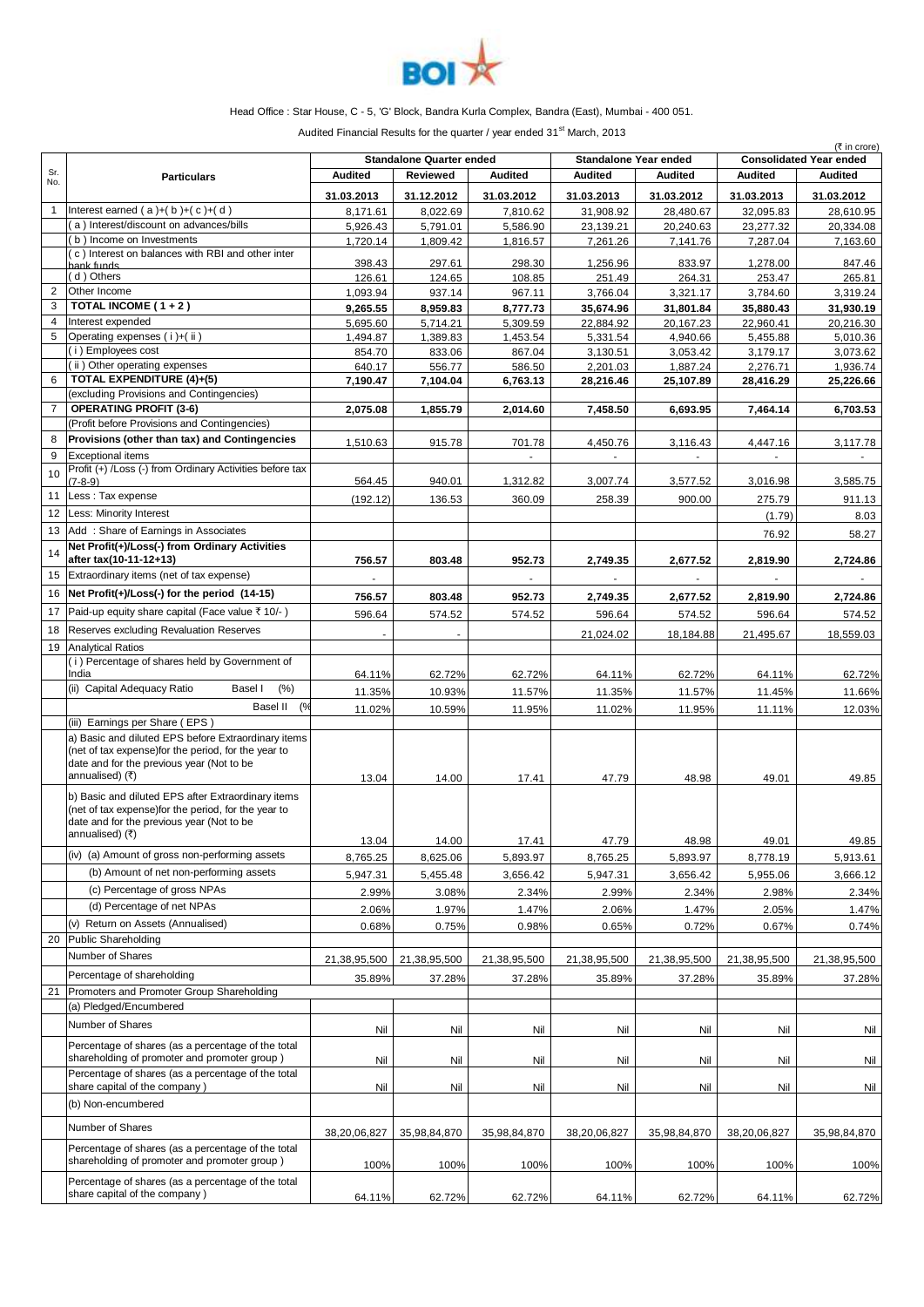### **Segment Information :**

| Part A: Business Segments<br>(₹in crore)         |                                                                 |            |                |                                |                |                |                |
|--------------------------------------------------|-----------------------------------------------------------------|------------|----------------|--------------------------------|----------------|----------------|----------------|
| <b>Particulars</b>                               | <b>Standalone Quarter ended</b><br><b>Standalone Year ended</b> |            |                | <b>Consolidated Year ended</b> |                |                |                |
|                                                  | <b>Audited</b>                                                  | Reviewed   | <b>Audited</b> | <b>Audited</b>                 | <b>Audited</b> | <b>Audited</b> | <b>Audited</b> |
| <b>Segment Revenue</b>                           | 31.03.2013                                                      | 31.12.2012 | 31.03.2012     | 31.03.2013                     | 31.03.2012     | 31.03.2013     | 31.03.2012     |
| a) Treasury Operations                           | 2,432.22                                                        | 2,361.63   | 2,346.35       | 9,567.96                       | 8,971.13       | 9,554.43       | 8,963.32       |
| b) Wholesale Banking Operations                  | 4,025.79                                                        | 3,843.08   | 4,128.49       | 15,808.70                      | 14,455.57      | 15,808.70      | 14,455.57      |
| c) Retail Banking Operations                     | 2,684.94                                                        | 2,651.70   | 2,209.38       | 10,117.94                      | 8,163.05       | 10,314.80      | 8,292.46       |
| d) Unallocated                                   | 138.60                                                          | 127.32     | 114.59         | 266.71                         | 270.86         | 288.84         | 277.61         |
| Total                                            | 9,281.55                                                        | 8,983.73   | 8,798.81       | 35,761.31                      | 31,860.61      | 35,966.77      | 31,988.96      |
| Less: Inter Segment Revenue                      | 16.01                                                           | 23.90      | 21.08          | 86.35                          | 58.77          | 86.35          | 58.77          |
| <b>Income from Operations</b>                    | 9,265.54                                                        | 8,959.83   | 8,777.73       | 35,674.96                      | 31,801.84      | 35,880.42      | 31,930.19      |
| <b>Segment Results</b>                           |                                                                 |            |                |                                |                |                |                |
| a) Treasury Operations                           | 111.61                                                          | 270.06     | 825.98         | 1,120.98                       | 1,615.23       | 1,184.37       | 1,665.69       |
| b) Wholesale Banking Operations                  | 57.01                                                           | 104.74     | 408.55         | 897.31                         | 1,465.53       | 897.31         | 1,465.53       |
| c) Retail Banking Operations                     | 395.70                                                          | 572.21     | 82.22          | 1,212.47                       | 649.74         | 1,258.04       | 682.59         |
| d) Unallocated                                   | 0.13                                                            | (7.00)     | (3.93)         | (223.02)                       | (152.98)       | (244.03)       | (177.82)       |
| Total                                            | 564.45                                                          | 940.01     | 1,312.82       | 3,007.74                       | 3,577.52       | 3,095.69       | 3,635.99       |
| Less : i) Other Un-allocable expenditure net off |                                                                 |            |                |                                |                |                |                |
| ii) Un-allocable income                          |                                                                 |            |                |                                |                |                |                |
| <b>Total Profit Before Tax</b>                   | 564.45                                                          | 940.01     | 1,312.82       | 3,007.74                       | 3,577.52       | 3,095.69       | 3,635.99       |
| <b>Provision for Tax</b>                         | (192.12)                                                        | 136.53     | 360.09         | 258.39                         | 900.00         | 275.79         | 911.13         |
| <b>Net Profit</b>                                | 756.57                                                          | 803.48     | 952.73         | 2,749.35                       | 2,677.52       | 2,819.90       | 2,724.86       |
| <b>Segment Assets</b>                            |                                                                 |            |                |                                |                |                |                |
| a) Treasury Operations                           | 142,167.18                                                      | 121,980.19 | 116,936.59     | 142,167.18                     | 116,936.59     | 142,598.39     | 117,296.60     |
| b) Wholesale Banking Operations                  | 223,015.31                                                      | 211,184.35 | 191,886.13     | 223,015.31                     | 191,886.13     | 223,015.31     | 191,886.13     |
| c) Retail Banking Operations                     | 78,291.64                                                       | 75,609.12  | 67,877.47      | 78,291.64                      | 67,877.47      | 79,829.03      | 69,236.85      |
| c) Unallocated                                   | 9,128.59                                                        | 7,192.39   | 7,835.28       | 9,128.59                       | 7,835.28       | 10,964.07      | 9,169.66       |
| Total                                            | 452,602.72                                                      | 415,966.05 | 384,535.47     | 452,602.72                     | 384,535.47     | 456,406.80     | 387,589.24     |
| <b>Segment Liabilities</b>                       |                                                                 |            |                |                                |                |                |                |
| a) Treasury Operations                           | 135,823.60                                                      | 115,463.78 | 110,866.24     | 135,823.60                     | 110,866.24     | 136,254.81     | 111,226.25     |
| b) Wholesale Banking Operations                  | 213,080.56                                                      | 200,139.17 | 181,978.81     | 213,080.56                     | 181,978.81     | 213,080.56     | 181,978.81     |
| c) Retail Banking Operations                     | 74,860.17                                                       | 71,570.26  | 64,382.53      | 74,860.17                      | 64,382.53      | 76,305.94      | 65,682.38      |
| c) Unallocated                                   | 4,920.23                                                        | 5,519.91   | 6,346.11       | 4,920.23                       | 6,346.11       | 6,294.48       | 7,287.80       |
| Total                                            | 428,684.56                                                      | 392,693.12 | 363,573.69     | 428,684.56                     | 363,573.69     | 431,935.79     | 366,175.24     |
| <b>Capital Employed</b>                          |                                                                 |            |                |                                |                |                |                |
| (Segment Assets - Segment Liabilities)           |                                                                 |            |                |                                |                |                |                |
| a) Treasury Operations                           | 6,343.58                                                        | 6,516.41   | 6,070.35       | 6,343.58                       | 6,070.35       | 6,343.58       | 6,070.35       |
| b) Wholesale Banking Operations                  | 9,934.75                                                        | 11,045.18  | 9,907.32       | 9,934.75                       | 9,907.32       | 9,934.75       | 9,907.32       |
| c) Retail Banking Operations                     | 3,431.47                                                        | 4,038.86   | 3,494.94       | 3,431.47                       | 3,494.94       | 3,523.09       | 3,554.47       |
| c) Unallocated                                   | 4,208.36                                                        | 1,672.48   | 1,489.17       | 4,208.36                       | 1,489.17       | 4,669.59       | 1,881.86       |
| Total                                            | 23,918.16                                                       | 23,272.93  | 20,961.78      | 23,918.16                      | 20,961.78      | 24,471.01      | 21,414.00      |

| ี ₹ in crore \<br><b>Part B: Geographical Segments</b> |                                 |            |                |                       |                |                                |                |  |
|--------------------------------------------------------|---------------------------------|------------|----------------|-----------------------|----------------|--------------------------------|----------------|--|
| <b>Particulars</b>                                     | <b>Standalone Quarter ended</b> |            |                | Standalone Year ended |                | <b>Consolidated Year ended</b> |                |  |
|                                                        | <b>Audited</b>                  | Reviewed   | <b>Audited</b> | <b>Audited</b>        | <b>Audited</b> | <b>Audited</b>                 | <b>Audited</b> |  |
| Revenue                                                | 31.03.2013                      | 31.12.2012 | 31.03.2012     | 31.03.2013            | 31.03.2012     | 31.03.2013                     | 31.03.2012     |  |
| Domestic                                               | 8.322.11                        | 8.064.85   | 7.897.09       | 31.877.04             | 28,816.89      | 31.885.64                      | 28,815.83      |  |
| International                                          | 943.44                          | 894.98     | 880.64         | 3.797.92              | 2.984.95       | 3.994.78                       | 3,114.36       |  |
| Total                                                  | 9.265.55                        | 8.959.83   | 8.777.73       | 35.674.96             | 31.801.84      | 35,880,42                      | 31,930.19      |  |
| <b>Assets</b>                                          |                                 |            |                |                       |                |                                |                |  |
| Domestic                                               | 338.278.45                      | 306,866.82 | 295.516.76     | 338,278.45            | 295.516.76     | 340.511.97                     | 297,177.12     |  |
| International                                          | 114.324.27                      | 109.099.23 | 89.018.71      | 114.324.27            | 89.018.71      | 115.894.83                     | 90,412.12      |  |
| Total                                                  | 452.602.72                      | 415.966.05 | 384,535.47     | 452,602.72            | 384.535.47     | 456.406.80                     | 387,589.24     |  |

Note: There are no significant Other Banking operations carried on by the bank.

Allocation of costs :

a) Expenses directly attributed to particular segment are allocated to the relative segment.

b) Expenses not directly attributable to specific segment are allocated in proportion to number of employees / business managed.

c) Information in respect of Non Banking entities has been included under unallocated segment.

2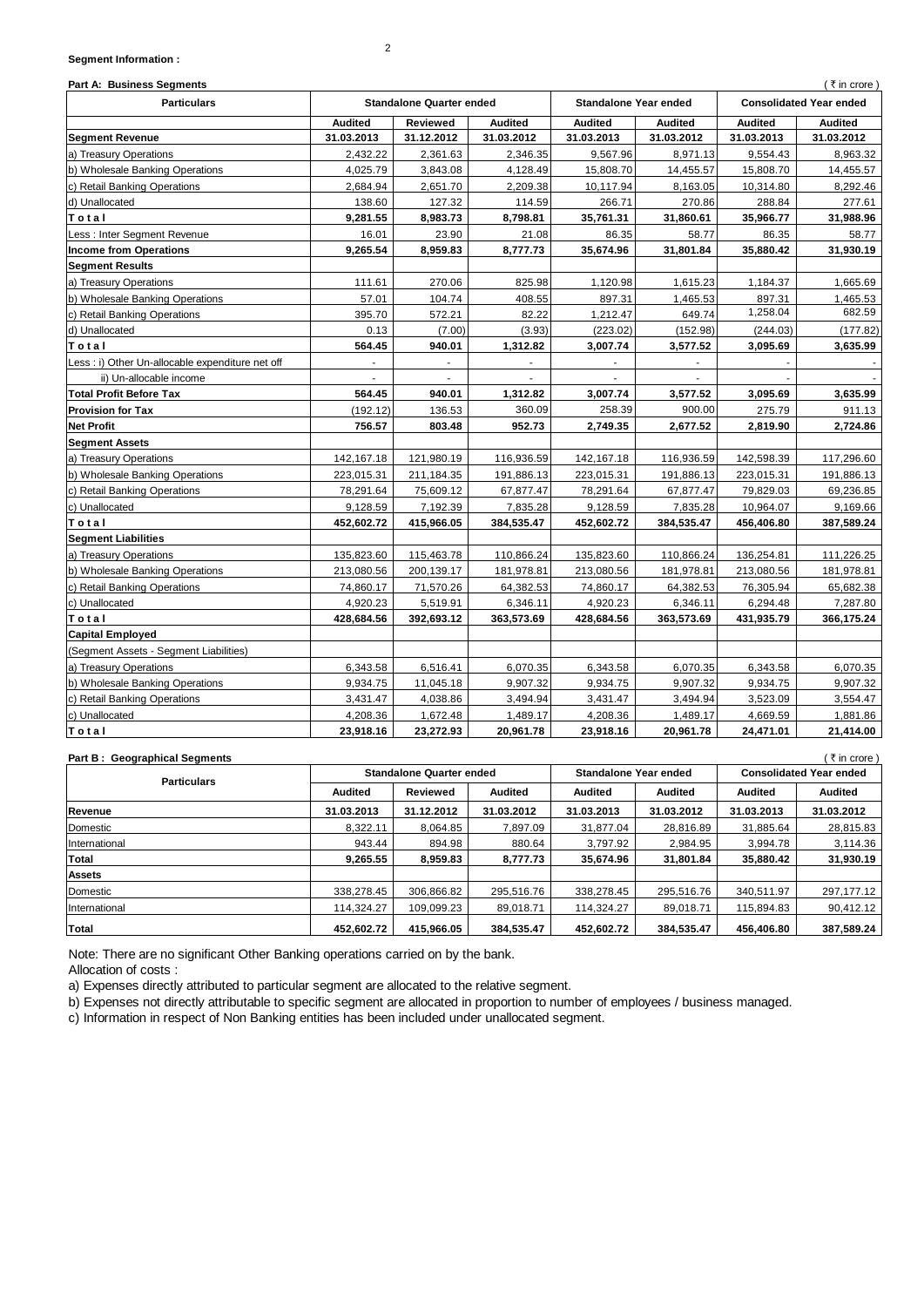### **SUMMARISED BALANCE SHEET**

|                                                       |                   |                              |                                          | ₹ in crore) |  |
|-------------------------------------------------------|-------------------|------------------------------|------------------------------------------|-------------|--|
|                                                       |                   | As at                        | As at<br>31 <sup>st</sup> March, 2012    |             |  |
| Particulars                                           |                   | 31 <sup>st</sup> March, 2013 |                                          |             |  |
|                                                       | (Audited)         |                              | (Audited)                                |             |  |
| <b>CAPITAL AND LIABILITIES</b>                        | <b>Standalone</b> | <b>Consolidated</b>          | <b>Standalone</b><br><b>Consolidated</b> |             |  |
| Capital                                               | 596.64            | 596.64                       | 574.52                                   | 574.52      |  |
| <b>Reserves and Surplus</b>                           | 23,321.51         | 23,874.37                    | 20,387.27                                | 20,839.48   |  |
| <b>Minorities Interest</b>                            |                   | 73.43                        |                                          | 62.90       |  |
| Deposits                                              | 381,839.59        | 383,130.99                   | 318,216.03                               | 319,412.53  |  |
| Borrowings                                            | 35,367.59         | 35,369.40                    | 32,114.22                                | 32,118.94   |  |
| Other Liabilities and provisions                      | 11,477.39         | 13,361.97                    | 13,243.43                                | 14,580.87   |  |
| <b>TOTAL</b>                                          | 452,602.72        | 456,406.80                   | 384,535.47                               | 387,589.24  |  |
| <b>ASSETS</b>                                         |                   |                              |                                          |             |  |
| Cash and balances with Reserve Bank of India          | 21,967.04         | 22,125.12                    | 14,986.71                                | 15,139.67   |  |
| Balances with bank and money at call and short notice | 32,868.82         | 33,252.00                    | 19,724.55                                | 20,324.66   |  |
| Investments                                           | 94,613.43         | 96,387.76                    | 86,753.59                                | 88,056.87   |  |
| Advances                                              | 289,367.50        | 290,654.62                   | 248,833.34                               | 249,733.44  |  |
| <b>Fixed Assets</b>                                   | 2,870.13          | 2,900.64                     | 2,771.59                                 | 2,800.03    |  |
| <b>Other Assets</b>                                   | 10,915.80         | 11,086.66                    | 11,465.69                                | 11,534.57   |  |
| <b>TOTAL</b>                                          | 452,602.72        | 456,406.80                   | 384,535.47                               | 387,589.24  |  |

# **Notes :**

- 1 The consolidated financial results for the year ended 31<sup>st</sup> March, 2013 have been arrived at on the same accounting policies as those followed in the previous year ended  $31<sup>st</sup>$  March, 2012.
- 2 The above consolidated financial results have been reviewed by the Audit Committee and approved by the Board of Directors of the Parent Bank at its meeting held on 13<sup>th</sup> May, 2013.
- 3 The financial results for the year ended 31<sup>st</sup> March, 2013 have been arrived at after considering extant guidelines of RBI on prudential norms for income recognition & asset classification and provisioning and providing for other usual and necessary provisions.
- 4 During the year, the Parent Bank allotted 2,21,21,957 Equity Shares of ₹10 each to Government of India at a price of ₹ 365.70 per share, on preferential basis, as approved by the shareholders in an Extra ordinary General Meeting held in accordance with the regulation 76(1) of "SEBI (issue of capital and disclosures requirements (Regulations) 2009 . The amount received by the Parent Bank on this account is  $\bar{z}$  809 crore.